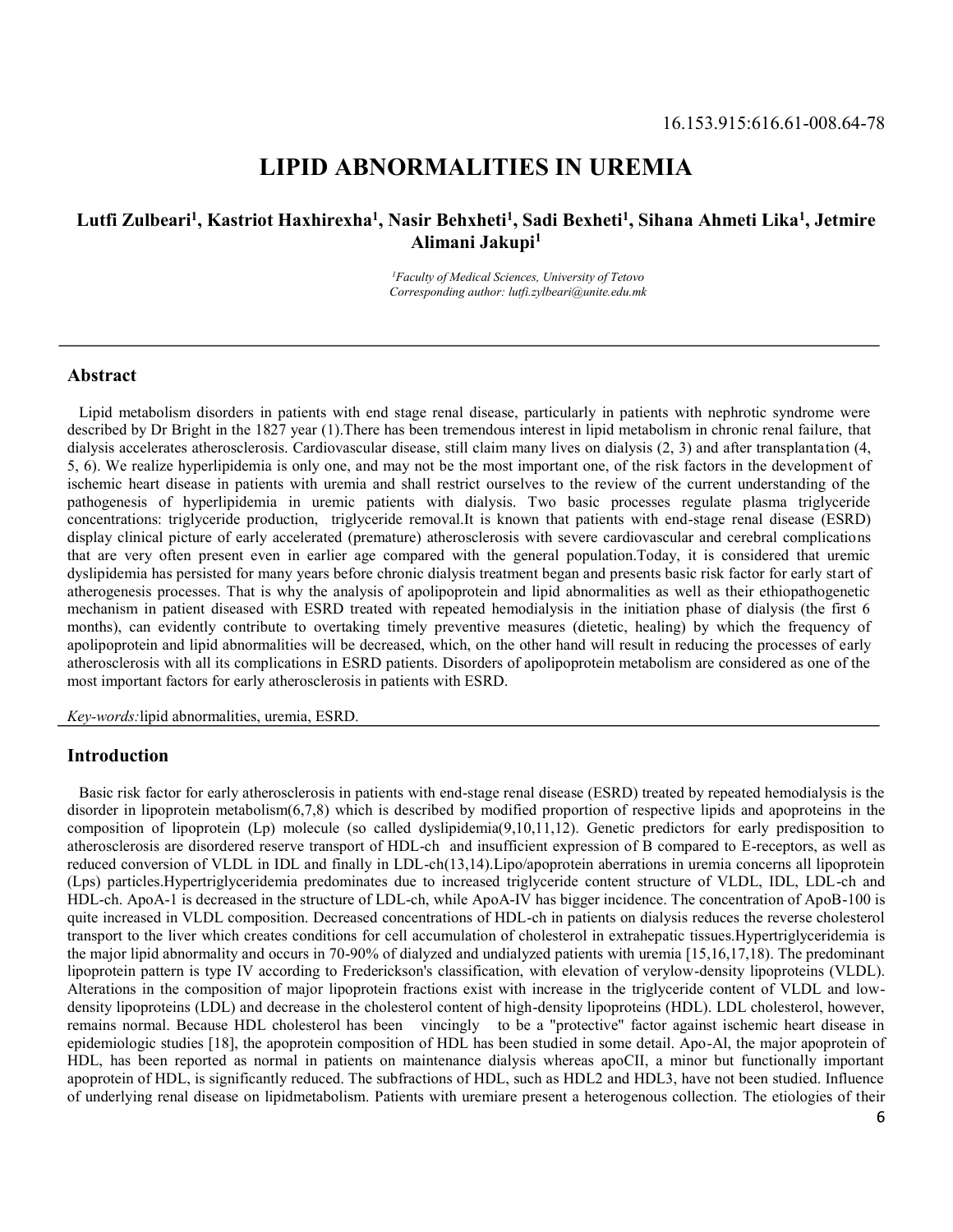underlying renal disease are diverse. It appears, however, that the cause of renal disease has no significant influence on the lipid abnormalities when the patient reaches ESRD.For example, identical alterations in the composition of individual lipoproteins occur in patients with documented chronic glomerulonephritis and in those with surgicalnephrectomies, and no differences could be detected in serum triglyceride concentrations between patients with chronic glomerulonephritis andpolycystic disease, respectively. Because only patients in end-stage renal failure who are not obviously nephrotic are considered in this review, patients with uremia will be treated as a group to avoid undue repetition when the various pathogenetic factors are discussed. Findings pertinent to a particular group of patients will be indicated wherever appropriate.Triglyceride removal. As mentioned previously, hypertriglyceridemia is the result of increased triglyceride production or decreased triglyceride removal, or both.Removal of Intralipid follows first-order kinetics (20,21,22,24,25) and as the fractional clearance rate of Intralipid is readily obtained from fat tolerance tests, we shall frequently refer to this rate constant in our discussion of triglyceride removal.The correlation is also clearly hyperbolic in hemodialysis patients when intraipid follows first-order kinetics is obtained after heparin administration (19). It therefore appears likely that for patients with a high intraipid follows first-order kinetics, triglyceride removal has to be grossly reduced before there is any appreciable change in serum triglyceride con- centrations. Chylomicrons and VLDL share the same degradative pathway), and it might be argued that the grossly reduced intraipid follows first-order kinetics reflects competition between Intralipid and endogenous VLDL for enzymatic degradation, thereby artefactually reducing intraipid follows first-order kinetics . Such an explanation is difficult to reconcile with the finding of reduced intraipid follows first-order kinetics albeit to a lesser extent, in normotriglyceridemic uremic patients. Furthermore, intraipid follows first-order kinetics and serum triglyceride concentrations do not always undergo reciprocal changes (20,21,22).The patients with ESRD present higher incidence of ApoB/E in the structure of total cholesterol, TG and LDL-ch's compared with their presence in the composition of HDL-ch. Lower concentration of ApoA-1 and increased concentration of Apo-B-100 was detected in all patients. Higher values of ApoB-100 and smaller concentrations of ApoA-1 were found in patients treated of CAPD in comparison with patients treated with chronic hemodialysis. Thus, it can be concluded that various dialysis modalities have influence upon lipoprotein metabolism and evolution of atherosclerotic disease in dialysis patients.

The aim of the study was to determine the concentrations of lipid their abnormalities as well as the lipid profile in patients with ESRD treated with repeated hemodialysis, as well as their role in etiology of premature atherosclerosis in patients with ESRD treated with repeated hemodialysis.Factors in the pathogenesis of hyperlipidemia in uremia:decreased triglyceride removal, depressed lipoprotein lipase activity,decreased synthesis of lipoprotein lipase due to insulin resistance,decreased releasable pool of lipoprotein lipase due to repeated heparinization, presence of nonspecific "uremic toxins" as lipoprotein lipase inhibitors,decreased hepatic lipase activity,decreased lecithin-cholesterol-acyl-transferase(LCAT) activity,decreased LCAT conce-ntration,decreased concentration of preferred substrate HDL,decreased activator: apo-Al ,impaired beta-oxidation of free fatty acids due to carnitine deficiency,hormonal factors, for example, hypothyroidism,increased triglyceride production ,dietary carbohydrste,glucose and acetate in dialysis fluid,increased lipolysis due to increased concentrations of glucagon, growth hormone, and insulin resistance; increased hepatic extraction of free fatty acids due to decreased binding capacity of albumin, hyperinsulinemia,decreased betaoxidation of free fatty acids, drugs, for example, oestrogens and androgens

## Materials and methods

Patients' blood and blood of control group of examinees was used for the investigations. The blood was drawn at 08:00 hours in the morning when the room temperature was from 19 to 24<sup>0</sup>C while the patients were in lying position with aim to avoid all possible variations of values in separate lipoprotein fractions (from 9 to 12%) that appear when patients are in standing position. The sample blood was taken immediately prior the beginning of hemodialysis treatment (HD), at least after 12 hours fasting in order to avoid intestinal-absorption effect of food upon serum lipids (postprandial hypercholestero-lemia). Laboratory analyses were determined once a month by three consecutive measurements in all patients. The presented results actually represent mean value of the three consecutive measurements under identical conditions. The obtained blood, preserved by several drops of heparin was sent to the Medical Centre-Tetovo and correspondingly at the Institute of Clinical Biochemistry at the Clinical Centre in Skopje (in 3 ccm serum) in order to organize inspection and calibration of the exactness of the used methods.The lipid profile, ApoA-1 as well as ApoB-100 were analyzed in 120 patients for several months at the Department of Nephrology and Hemodialysis at the Medical Centre in Tetovo and at the Clinic of Nephrology, Medical Faculty – Skopje. The division of patients according to the basic kidney disease is presented in Table 1.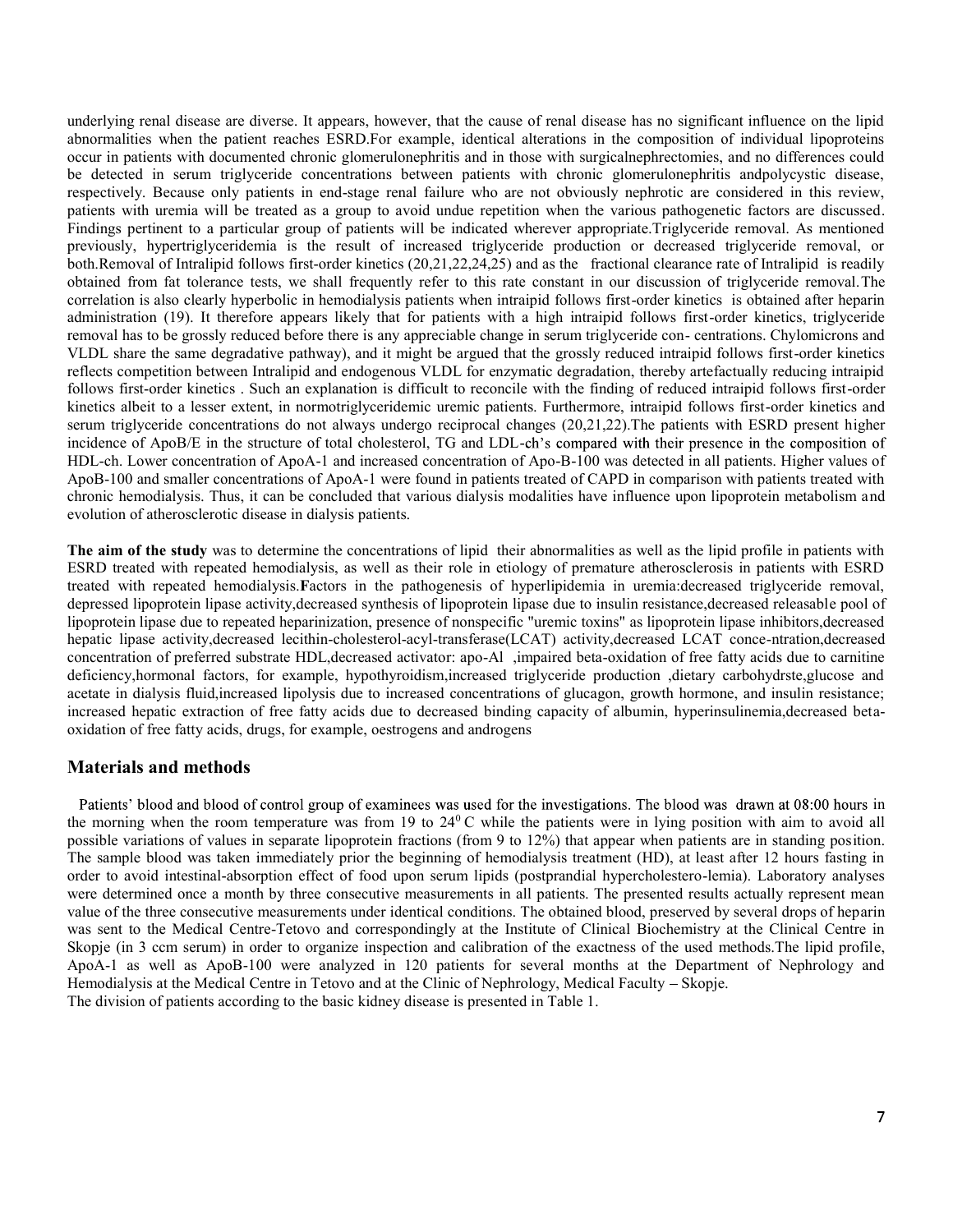| Division of patients according to the basic nephropathy |                                  |  |  |  |
|---------------------------------------------------------|----------------------------------|--|--|--|
| Patients total $= 120$                                  | Men = 66 (55%), Women = 54 (45%) |  |  |  |
| Mean age (years)                                        | $59.50 \pm 12.80$                |  |  |  |
| <b>Glomerulopathies</b>                                 | 30(25%)                          |  |  |  |
| Arterial hypertension with sec.                         | $28(23,3\%)$                     |  |  |  |
| nephroangiosclerosis                                    |                                  |  |  |  |
| <b>Diabetes Mellitus (DM)</b>                           | 18(15%)                          |  |  |  |
| Intersticiopathy)                                       | $16(13,3\%)$                     |  |  |  |
| <b>Renal policystosis</b>                               | $12(10\%)$                       |  |  |  |
| Nondifferentiated nephropathy                           | $9(7,5\%)$                       |  |  |  |
| Uroobstructive nephropathy (UOP)                        | $7(5,8\%)$                       |  |  |  |
| Control group $= 120$                                   | Mean age = $58.50 \pm 8.10$      |  |  |  |

Patients with ESRD treated with repeated hemodialysis were with mean age  $59,50 \pm 12,80$  years. HD frequency was three time a week in duration of 4 hours, while dialyses were carried out by use of biocompatible halfsulphonic capillary membrane (F 6 HPS and F5 HPS, Fressenius&Hemomed) with surface  $\geq 1$ - 1,3 m<sup>2</sup>, sterilized with high pressure steam. Control group of healthy examinees consisted of 120 persons (66 males and 54 females) with mean age  $58$ ,  $50 \pm 8,10$  year. The data were processed with standard statistical programme Windows (Statistics for Windows software) version 6.0 A, Stat soft Inc. Tulsa, OK, USA). Reference values of the examined parameters of lipid profile and apoproteins are presented in Table 2.

|               | Table 2                                      |                              |
|---------------|----------------------------------------------|------------------------------|
| Lipid profile | Reference values                             | <b>Authors</b>               |
| TL            | $4 - 10g/l$                                  | Zollner & Kirsch $(60)$      |
| TG-           | $0,68-1,70$ mmol/l                           | G. Buccola & H. David $(61)$ |
| <b>TCh</b>    | $3,1-5,2$ mmol/l                             | CC.Allain et al.(62)         |
| $LDL-Ch$      | $\leq$ 3,4mmol/l, increased risk: $\geq$ 4,1 | Friedewalde&Fredrickson(63)  |
|               | mmol/l                                       |                              |
| <b>HDL-Ch</b> | $>1,6$ mmol/l,increased risk: $<0,9$         | G. Warnick et al. (64)       |
|               | mmol/l                                       |                              |
| ApoA-1        | $ApoA-1 = 1.0-1.90g/l$                       | Umunoturbidim.-Rifai N (65)  |
| $ApoB-100$    | ApoB-100=0.5-1.60gl                          |                              |

The obtained lipid results (TCh, TG, HDL-ch, LDL-ch), ApoA-1 and of ApoB-100 from patients with ESRD and those of the control group are presented in Table 3.

Table  $3$  – Results of laboratory investigations

|          | $\mathbf{N}^{\mathbf{0}}$ | TCh             | TG              | <b>HDL-ch</b>  | $LDL-ch$        | $Apol-1$                     | $ApoB-100$      |
|----------|---------------------------|-----------------|-----------------|----------------|-----------------|------------------------------|-----------------|
|          |                           | Mmol/l          | <b>Mmol/l</b>   |                |                 | mg/l                         | mg/l            |
| Patients | 120                       | $5.0 \pm 1.25$  | $2.64 \pm 0.35$ | $0.9 \pm 0.35$ | $3.46 \pm 0.60$ | $1.04{\scriptstyle \pm0.38}$ | $2.78 \pm 0.86$ |
| on HD    |                           |                 |                 |                |                 |                              |                 |
| Control  | 120                       | $4.95 \pm 1.22$ | $.30 \pm 0.63$  | $1.6 \pm 0.71$ | $2.75 \pm 0.75$ | $.43 \pm 0.43$               | $1.05 \pm 0.20$ |
| group    |                           |                 |                 |                |                 |                              |                 |
|          |                           | 0.7541          | 0.0001          | 0.0001         | 0.0001          | 0.0001                       | 0.0001          |

Table 3 shows significant difference in values of the greater part of tested parameters  $(ApoA-I (1.04\pm0.38), ApoB-I00$ (2.78 $\pm$ 0.86), TG (2.64 $\pm$ 0.35), LDL-ch (3.46 $\pm$ 0.60)] with  $p$ <0.0001 except for TCh, in comparison with the results obtained for the control group.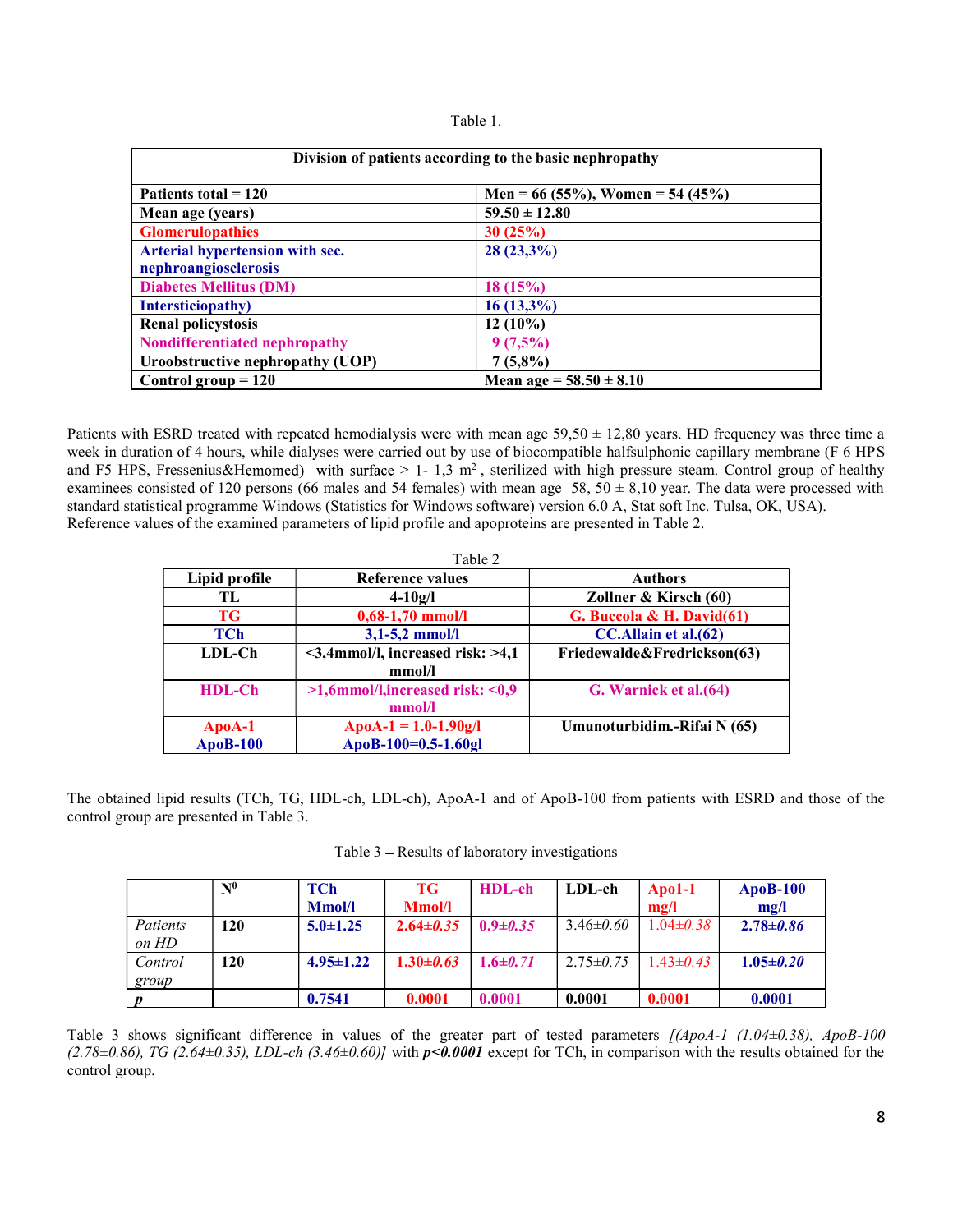#### **Discussion**

Dyslipidemia is an established cardiovascular (CV) risk factor in the general population. In chronic kidney disease (CKD), however, epidemiologic studies and clinical trials have raised uncertainties regarding the impact of dyslipidemia on clinical outcomes and, consequently, the optimal lipid profile. In this article, we review the pathophysiology of dyslipidemia in CKD and dialysis patients and its association with clinical outcome and the effects of therapy and compare them with those in the general population. Dyslipidemia is empirically defined here as plasma lipid and lipoproteins that are associated with adverse outcomes such as CV disease (CVD) in the general population. Whether this definition is justified in patients with CKD requires further investigations. Etiologic factors for dyslipidemia are numerous in patients with ESRD treated by repeated HD. These factors include declined enzyme activity of lipoprotein lipase (LPL) and triglyceride hepatic lipase (HTGL), accumulation of uremic toxins as well as high serum concentrations of ApoA-III and of parathyroid hormone (PTH)(23-28).There are two big classes in circular lipoproteins that are distinguished on the basis of apolipoprotein composition (ApoA-1 and Apo-B) as basic constituents of apoproteins. The apolipoprotein which mainly contains ApoA-1 is with high density (HDL) and it is antiatherogenic, while Apo-B associates more lipids, it is main constituent in VLDL, IDL and LDL-ch structure and it is considered to be atherogenic apoprotein. LDL lipoproteins, rich with great content of Apo-B, are the most significant factor in the genesis of arterial atherosclerosis. In conditions of uremia, the reduced renal parenchyma cannot synthesize antiatherogenes (ApoA-1) or dissolve proatherogenic apolipoproteins (ApoB-100), which results in increased TG for over 50% (increase of ApoB-100 and ApoC-III), and decrease of HDL-ch for 20% (29,30,31). During the last several years the interest in apolipoproteins (ApoA-1, ApoB-100...) as new risk factors for premature atherosclerosis in patients with ESRD has been increased due to kidneys involvement in metabolism of apoproteins, particularly of Apo(a) and of Lp(a). Frequent and prolonged dialysis does not consistently improve triglyceride removal; nor does chronic hemodiafiltration , a procedure in which substances of higher molecular weight are ultrafiltered across the artificial dialyzer membrane.Dialysis can cause appreciable loss of amino acids and carnitine, a naturally occurring quarternary amine whose major route of excretion is the kidney, appears in significant quantities in the dialysate.Carnitine is important in the transfer of long-chain free fatty acids across mitochondrial membranes to the site of beta oxidation. Conceivably, carnitine deficiency, by reducing the oxidation of FFA, would enhance triglyceride synthesis in the presence of a constant rate of free fatty acid influx. Carnitine can be synthesized in the liver from lysine and methionine. In this regard, it is relevant to note that dialysis patients have low plasma concentrations of lysine, and the myocardial content of carnitine in uremic rats is diminished. Tissue carnitine deficiency due to dietary lysine deficiency resulting in triglyceride accumulation has been reported.Carnitine has been shown to improve hypertriglyceridemia in subjects with normal renal function as well as in dialyzed and nondialyzed uremic patients. Although seemingly promising, in high doses, carnitine can produce severe neuromuscular transmission problems, probably because of its structural similarity to acetylcholine (33,34).The usefulness of this compound in the long-term management of uremic hyperlipoproteinaemia has yet to be evaluated. Hemodialysis also entails the use of heparin. The suggestion that prolonged heparinization in dialysis patients depletes their enzyme stores is an interesting speculation (35-37). This is crucial, because we have previously shown that hypertriglyceridemic and normotriglyceridemic patients differ in their response to heparin.Sequential studies of dialysis with heparin followed by heparin-free dialysis in sepa- rate groups of normo- and hyper-triglyceridemic patients would settle the controversy surrounding the pathogenetic role of heparin in uremic hypertriglyceridemia. The influence of the duration of maintenance dialysis in lipid abnormalities in uremic patients is difficult to determine, for many patients change from one modality of treatment to another, and those who undergo renal transplantation are exposed to large doses of corticosteroids. Our own experience is that the prevalence of lipid abnormalities does not seem to increase with the duration of dialysis, though dialysis patients may have a higher prevalence of hypertriglyceridemia than nondialyzed patients in end-stage renal failure. The reduced lecithin-cholesterol-acyl-transferase (LCAT) activity in uremia is unexpected, because LCAT activity is often raised in hypertriglyceridemic states. It may be due to the low HDL, because HDL is the preferred substrate and one of its apoproteins is an activator of LCAT (38,39).It may also contribute to the defective triglyceride removal, for it has been postulated that LCAT is essential in processing the excess surface material during the breakdown of triglyceride-rich particles. It has been suggested that HDL with the aid of LCAT is responsible for the centripetal transfer of cholesterol from peripheral tissues to the liver (38). HDL has been demonstrated to modify the interaction between endothelial cells and LDL. There is a negative correlation between HDL cholesterol concentrations and the degree of coronary vessel occlusion assessed angiographically. Such studies are most needed in uremic patients.Uremic patients have many factors against them. They are usually hypertensive, and their vessels calcify, probably as a result of hyperparathyroidism. In such a setting, it is perhaps surprising not to find an even higher incidence of coronary heart disease. Thus, the reports of increased availability of prostacyclin to vascular endothelium in uremia are most intriguing. Uremic patients often receive thiazide diuretics and beta-adrenergic receptor blocking agents for the treatment of hypertension.Thiazide diuretics can produce hyperlipidemia, apart from causing impairment in glucose tolerance. The metabolic effects of beta-adrenergic receptor blocking agents are complex, and acute effects may be different from long-term effects; for instance, reduced postheparin lipolytic activity has been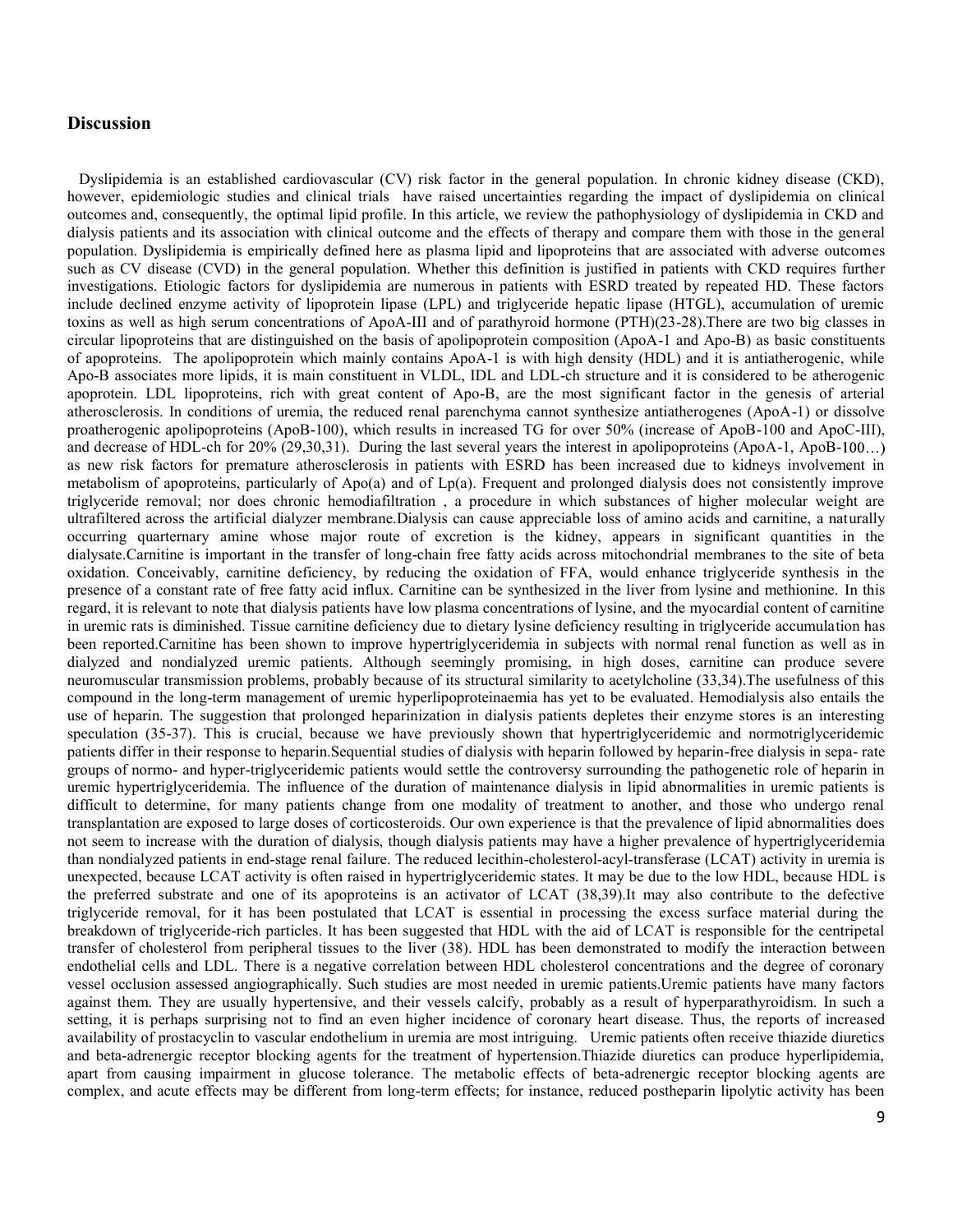reported in patients with presumably normal renal function after treatment with beta-adrenergic blocking agents. Most dialysis patients can be taken off antihypertensive treatment, and the contribution of these therapeutic agents to their hypertriglyceridemia is probably trivial. The spectrum of dyslipidemia in patients with CKD and dialysis patients is distinct from that of the general population. It involves all lipoprotein classes and shows considerable variations depending on the stage of CKD. There seems to be a gradual shift to the uremic lipid profile as kidney function deteriorates, which is further modified by concurrent illnesses such as diabetes and nephrotic syndrome. Apart from quantitative differences, major qualitative changes in lipoproteins can be observed, such as oxidization and modification to LDL, which render the particles more atherogenic. Plasma triglycerides start to increase in early stages of CKD and show the highest concentrations in nephrotic syndrome and in dialysis patients, especially those who are treated with peritoneal dialysis (PD). Plasma triglycerides are predominantly found in two types of lipoproteins in normal individuals.The reduced fractional catabolic rate is likely due to the decreased activity of two endothelium-associated lipases, namely, LPL and hepatic triglyceride lipase, which have the primary physiologic function of cleaving triglycerides into FFA for energy production or storage. The cause of the decreased lipase activities in uremia is thought to be depletion of the enzyme pool induced by frequent heparinization in hemodialysis (HD) patients, an increase in the plasma apoC-III/apoC-II ratio, and the presence of other lipase inhibitors in plasma. ApoC-II is an activator of LPL, whereas apoC-III is an inhibitor of LPL. The increased apoC-III/apoC-II ratio is usually due to a disproportionate increase in plasma apoC-III. The impaired lipase activities in uremic plasma may also be caused by a decrease in LPL synthesis as a result of secondary hyperparathyroidism or suppressed insulin level. Incomplete catabolism results in the accumulation of remnant particles (chylomicron remnants and IDL) that contribute to the heterogeneity of the plasma pool of triglyceride-rich lipoproteins, with different sites of origin, sizes, compositions, and degrees of atherogenicity). These remnants are rich in apoE, a ligand that is critical for the removal of the particles from the circulation by binding to LRP and perhaps other receptors on the vascular wall (39). The arterial wall therefore is exposed to high plasma levels of remnant lipoproteins for prolonged durations, which may predispose to atherogenesis.Patients with CKD generally have reduced plasma HDL cholesterol concentrations compared with nonuremic individuals. Furthermore, the distribution of HDL subfractions is different.Because of the low apo-AI level and decreased LCAT activity (see the Lipoprotein Pathways section), the esterification of free cholesterol and hence the conversion of HDL<sub>2</sub> to HDL<sub>2</sub> are diminished in uremia. This decreased ability of the HDL particles to carry cholesterol leads to impairment in the reverse cholesterol transport from peripheral cells to the liver, thereby burdening the vasculature with cholesterol and promoting athero-sclerosis.Another important component of HDL is paraoxonase, an enzyme that inhibits the oxidation of LDL. Plasma paraoxonase activity is reduced in patients with CKD, thereby predisposing the LDL and possibly also HDL particles to oxidation. Furthermore, infection-associated or uremiaassociated inflammation might convert HDL from an antioxidant into a pro-oxidant particle (40, 41, 42). All of these may contribute to atherogenesis in CKD.Patients with ESRD had decreased values of TCh and HDL-ch and increased values of TG and LDL-h compared with the control group. Thus, it is supposed that low concentrations of TCh could be one of the factors for early premature atherosclerosis in patients with ESRD treated with repeated hemodialysis. There are data supporting the opinion that low plasma concentrations of HDL-ch are in tight correlation with the decreased synthesis of Apo A-1 in patients with ESRD. Protective effect of HDL-ch against early atherosclerosis is a result of its double role in the reserve transport mechanism of cholesterol.HDL-ch removes cell cholesterol and transfers the esterified cholesterol (from LCAT-Lecithin-cholesterol-acyltransferase) to VLDL and LDL-ch helped by cholesterol ester transfer protein(43,44,45).It was noticed that the transfer of cholesterol (Reverse Cholesterol Transfer, RCT) from HDL-ch to VLDL/LDL is less prevailed in serum of HD patients in comparison with the control group that showed higher values of transport cholesterol.Further studies will confirm whether RCT progressively declines with the increasing of kidney weakness. If RCT reflects effectiveness of reverse transport cholesterol mechanism, then low RCT indicates that HDL-ch in uremic patients can be less effective in cholesterol transfer to remaining lipoproteins and that is why cholesterol demonstrates bigger tissue accumulation potential. This kind of defect can lead to accelerated atherosclerosis in ESRD. Statin therapy partially increased the level of serum HDL-Ch (10-15%), so it probably improves RCT in patients with ESRD treated with repeated hemodialysis. In patients undergoing hemodialysis, HTGL has significantly reduced activity for 33% while the activity of LCAT is reduced for 30% when compared with the control group (46, 47).The concentration of ApoA-1 in patients on HD is decreased as a result of the increased catabolism, while that of ApoA-2 due to decreased production. Several studies have shown that the two groups of patients (chronic hemodialysis program, CAPD) have significantly increased concentrations of Apo-B-100 that contains ApoC-3(ApoB:C-3) while the concentrations of TG, TCh, LDLch, ApoB-100 in patients treated with CAPD are higher in comparison with those in patients treated with chronic hemodialysis program. Patients with ESRD treated with repeated HD have markedly increased concentrations of TG, total Apo-E, ApoC, ApoB-100, ApoCnonB, Lp(a) and LDL-ch/HDL-ch, but they demonstrate significant decline of ApoA-1, HDL-ch, HDL-ch/ApoA-1, ApoA-1/ApoB and ApoA-1/ApoC-3 in comparison with the control group of healthy examinees. The comparative studies of lipo/apoprotein parameters in patients treated with different dialysis modalities (CAPD, HHDP) indicate that patients treated with CAPD are more concerned by atherosclerosis, which is not confirmed by other authors (48,49).Additional studies are required with greater number of patients with aim to precisely ascertain the way, frequency of cholesterol transport as well as its connection with chronic renal insufficiency. The analysis of parameters of lipo/apoprotein status in our patients demonstrated that they had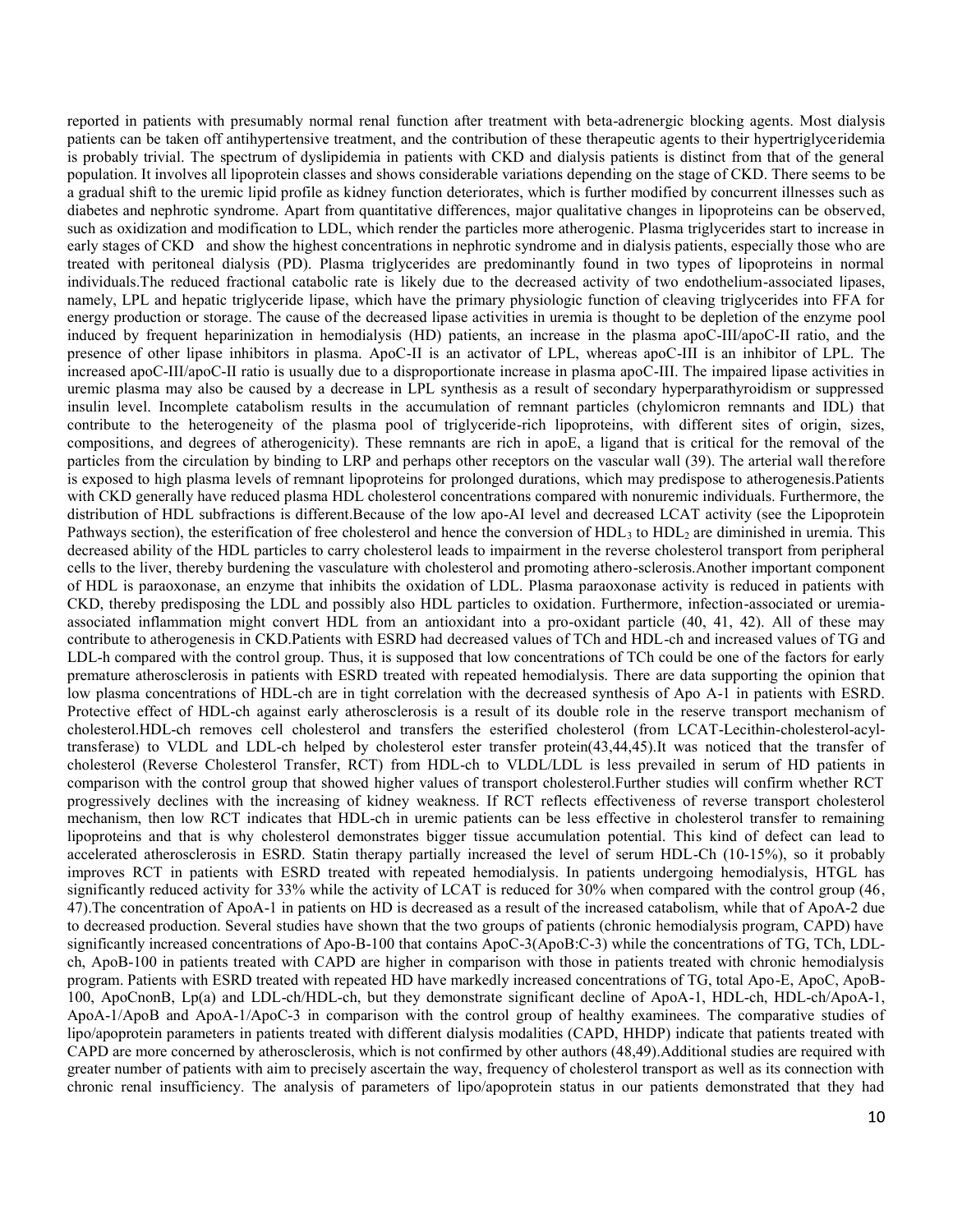increased values of TG, ApoB-100 while decreased values of ApoA-1 and of HDL-ch in comparison with the control group. Many researchers such as Atmann, Oda, Mathur, Prichard, Milionis confirmed disorder of apo/lipoprotein status of HD and increased oxided LDL-ch (50-54).The decreased concentrations of Apo-A1 in patients with ESRD treated with repeated HD are in tight link with the decline of HDL-ch and with the increase of ApoB-100 concentrations that is followed by accumulation and increase of concentrations of VLDL and IDL.The initial stadium for development of early atherosclerosis depends only on serum values of LDL-ch and ApoB-100 as well as declined values of ApoA-1. Atherogenic effect of dyslipidemia in uremic patients is pointed out due to increased peroxidation of LDL-ch. The use of biocompatible dialysis membranes ("High flux", Polysulfon, PAN-AN69), enables bigger membrane absorption of atherogenic apolipoproteins and improvement of lipid profile as a result of decreasing concentrations of total ApoB-100 (for 30%) and AOPP (Advance Oxided Protein Products) in uremic patients (55-57).Lipid abnormalities in uremic and dialysis patients are due to multiple factors. Defective triglyceride removal as a result of decreased enzyme/activator or increased inhibitor concentrations plays an important role. Increased triglyceride production probably also occurs in some patients. Insulin resistance may contribute to both decreased removal and increased production of triglycerides.Whether this resistance could be ascribed to a reduced number of cellular receptors for insulin (58, 59) remains to be clarified. High dietary carbohydrate and fat intake undoubtedly impose further burdens on the defective triglyceride removal mechanism. Contributions due to dialysate glucose will assume greater proportions now that CAPD is widely practised.Further insight into the pathogenesis of uremic hypertriglyceridemia is likely to come from measurements of plasma lipoprotein lipase activator concentrations with parallel determinations of in vivo triglyceride clearances and in vitro postheparin lipolytic activities, particularly in normotriglyceridemic and hypertri-glyceridemic patients studied as separate groups. The contribution of hypertrigly-ceridemia and low HDL concentrations to the incidence of coronary heart disease has to be carefully assessed in the light of other risk factors such as hypertension, left ventricular hypertrophy, hyper- uncemia, and smoking habits. Until such work is done, attempts to correct the lipid abnormalities on a long-term basis with potentially toxic therapeutic agents are probably not warranted. After renal transplantation, increased triglyceride production due to hyperinsulinemia resulting from peripheral insulin resistance owing to high steroid therapy plays the dominant role. Although the search for a nonsteroidal immunosuppressive agent continues, the most reasonable approach to correct hyperlipidemia after renal transplantation appears to be calorie restriction. Whether the correction of lipid abnormalities reduces cardiovascular mortality in these patients remains to be seen.

## Conclusion

In conclusion, we can point out that the knowledge of etiopathogenetic mechanisms of apo/lipoproteins and lipid abnormalities in patients with ESRD treated by repeated hemodialysis as well as revealing their role in early atherosclerosis may contribute to undertaking timely preventive measures (dietetic, healing, therapeutic) by which the incidence of dyslipidemia will be declined, the process of atherogenesis will be slowed down and finally, the onset of cardiovascular and cerebrovascular disorders will be reduced. However, the fact is evident that additional long-term investigations with greater number of patients are required, when by use of less traumatic methods (for instance Doppler measurements of lipid plaque of carotid arteries and other blood vessels) will confirm or discard their role as new, independent risk factors for development of early atherosclerosis in patients with ESRD. Recognition of their physiologic functions, incomparable genetic polymorphism, broad inter-individual variations in plasma concentrations of ApoA-1 and ApoB-100 can evidently contribute to preventing or postponing premature atherosclerosis mainly presented as coronary and/or cerebral disease in uremic population.The optimal targets for plasma lipids in patients with CKD and dialysis patients are unknown. The commonly used clinical assays to measure triglycerides and total, LDL, and HDL cholesterol may not capture the clinically relevant lipid abnormalities of uremia, such as elevated Lp(a), IDL cholesterol, modified LDL cholesterol, and alterations in HDL cholesterol subfractions. Post hoc analyses of large clinical trials support the beneficial effects of statins in early stages of CKD, whereas there is a lack of data on the use of statins in stages 4 and 5 CKD. Data in patients who are treated by PD as well as in nondiabetic HD patients are too sparse to draw any conclusion on these subpopulations. Statins are generally ineffective in correcting the elevated plasma concentrations of triglycerides and Lp(a) as well as decreased plasma concentrations of HDL cholesterol, which are the major lipid abnormalities seen in uremia. Although there is a trend toward benefits of the 4D. Study did not provide definitive evidence for statins to improve CV outcomes in HD patients with diabetes. Nicotinic acid derivatives and, to a lesser extent, fibrates may be more suitable to treat uremic dyslipidemia, but there are no studies on the efficacy of these agents to improve CV outcomes in CKD.

#### References

- 1. Chan MK, Varghese Z, Morhead Jf. Lipid abnormalities in uremia, dialysis and transplantation. Kidney Int 10; 625,1981
- 2. Wanner C, Zimmermann J, Quasching T, Galle L. Inflamation,dyslipidemia and vascular risk factors in hemodialysis patients. Kidney Int (Suppl 62) 62: 853-55,1997
- 3. Brown MS,Goldstein Jl. Receptor-mediatetd control of cholesterol metabolism, Science , 191 , 150-154 ( 1986 )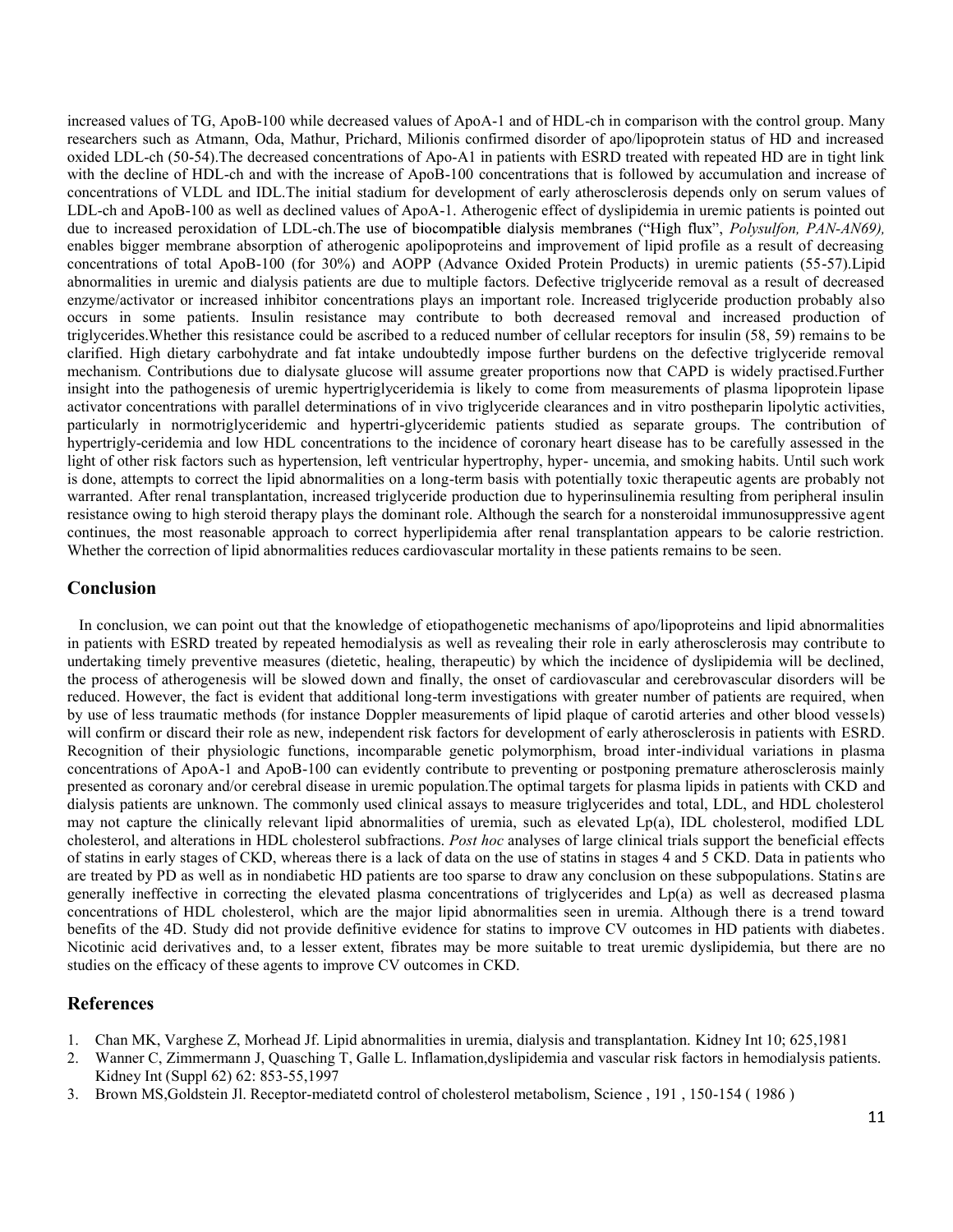- 4. Lazarus JM, Lowriw EG, et al. Cardiovascular disease in uremic patients on hemodialysis. Kidney In! S3:Sl67-S175, 1975
- 5. Lindner AL, Charra B, et al. Accelerated atherosclerosis in prolonged maintenance hemodialysis. N Engl J Med 290:697 701, 1974 1. Lazarus JM, Lowiw EG, et al. Cardiovascular disease in urenic patients on hemodialysis. Kidney In! S3:S167—S175, 1975<br>
201, 1974<br>
201, 1974<br>
201, 1974<br>
201, 1974<br>
201, 1974<br>
201, 1974<br>
201, Hamner FP, et al. Combined re 1. Lazarus JM, Lowriw EG, et al. Cardiovascular disease in uremic patients on hemodialysis. Kidney In! \$3:5167—\$175, 1975<br>
1. Lindner AL, Charn B, et al. Accelerated atheroselerosis in prolonged maintenance hemodialysis. N 1. I. azanus JM, Lowive FG, et al. Cardiovascular disease in uremic patients on hemodialysis. Kidney In! \$3:8167—\$175, 1975<br>
2. Lindner AL, Charra B, et al. Conclined report on regular dialysis and ransplantation in Europe 1. Luzarus JM, Lowriw EG, et al. Cardiovascular disease in uremic patients on hemodialysis. Kidney In! \$3.5067—\$175, 1975<br>
2. Linder AL, Charra B, et al. Accelerated atheroselerosis in prolonged maintenance hemodialysis. N 14. Lazznus JM, Lowriw EG, et al. Cardiovascular disease in uremic patients on hemodialysis. Kidney In! \$3:8167—8175, 1975<br>
5. Lindare AL, Charas B, et al. Accelerated atheroselerosis in prolonged maintenance hemodialysis. 1. Lazarus JM, Lowriw FG, et al. Cardiovascular disease in uremic patients on hemodialysis. Kidney In! \$3:5867—8175, 1975<br>
5. Iindner A1, Charra B, et al. Accelerated athereselerosis in prolonged maintenance hemodialysis. 16. Lazarus JM, Lowriw EG, et al. Cardiovascular disease in uremic patients on hemodialysis. Kidney In! 53:Sl67-<br>
201, 1974<br>
201, High J. Humert PP, et al. Accelerated atheroscierosis in prolonged maintenance hemodialysis. 4. Lazarus JM, Lowriw EG, et al. Cardiowascular disease in uremic patients on hemodialysis. Kidney In! \$3:5167—5175, 1975<br>
5. Lindner AL, Chara B, et al. Combined report on regular dialysis and transplantation in Europe. P 4. Lazaras MAL Lowriw EG, et al. Cardiovascelur disease in unemic patients on hemodialysis. Kindp Inf 35:3867—5175, 1975<br>70. J. 1974<br> For the AL Content of Accelerated atherese lens in prolonged maintenance hemodialysis.
- 6. Wing AJ, Brunner FP, et al. Combined report on regular dialysis and transplantation in Europe. Proc EDTA 15:4–76, 1978
- 7. Havel JR, Lipoprotein biosynthesis and metabolism. Annals, of the New York Acad. of Sciences Lipoprotein structure, 348,16-27 (1980).
- 8. 6. Brown MS., Goldstein JL, Receptor-mediatetd control of cholesterol metabolism, Science, 191,150-154(1986).
- 9. Blanchette-Mackie EJ., Scow RD, Sites of lipoprotein lipaze activity in adipoze tissue perfused with chylomicrons, Electron microscope-cytochemical stady, J. Cell. Biol. 51,1-25 (1971).<br>10. Havel JR, Lipoprotein biosynthesis and metabolism. Annals, of the New York Acad. of Sciences Lipoprotein structure,
- 348,16-27 (1980).
- 
- lipoprotein kinetics. Kidney Int 1990;37:1925-1300.
- 
- treatment by haemodialysis and peritoneal dialysis. J clin Invest 1986;77:1071-1083
- Metabolism,26,1333-1344 (1977).
- 
- Chim Ada 76:233-236, 1977 701, 1974<br>
19. Bagdale JD, Bagdare FP, et al. Combined report on regular dialysis and transplantation in Europe. Proc EDTA 15:4—76, 1978<br>
16. Bavel JR. Livenovicin biosynthesis and metabolism. Amals, of the New York Aead. 7. Have IR, Lipopotein biosynthesis and metabolism. Annals, of the New York Acad. of Sciences Lipoprotein structure,<br>
8. 6. Hrown MS, Goldstein JL, Receptor-mediated control of cholesterol metabolism, Science, 191,150-154 34. Lect 2(1980).<br>
24. Lect al. Cardiovascular disease in uremic metalsted control of cholesterol metabolism, Science, 191,150-154(1986).<br>
28. Enconcentre-Medice EJ, Scow RD, Sties of lipoprotein lipace are introduced in t 8. G. Buowa MS., Gioldsein J.L., Receptor-mediated control of cholesterol metabolism. Sciences, 191,150-154(1986).<br>
9. Blanchette-Mackie LJ, Scow RD, Sites of lipoprotein lipage activity in adipoze tissue perfissed with ch microscope-cytochemial staty, J. Cel. Biol. 51, 25:4 (1971).<br>
23. Wing AJ, A. E. A. Biol. 25:1 (1985).<br>
348. Idea, 21, 22, 1978. Note of a policy shows and transplantation in transplantation. Ann. Heart J.113.470-474 (1987 10. Have JR. Griepotein biosynthesis and metabolism. Annals, of the New York Acad. of Sciences Lipoprotein structure,<br>11. Have JR., Varmala N, Shumes DM, Role of grolpioprotein Ein inporcein metabolism. Am. Heat 1, 11,470-343. Cray (1980). The Handle Maynes DM, Robe of apolipopratein Fin lipoprotein metabolism. Am. Heart J.113.470-474 (1987).<br>
12. Fuh MMT, Lee CM, Jeng CV, Shen DC, Slicen SM, Reaven GM, Chen YDI. Effect of chronic renal fi 12. Full modMT, Lee CM, Jeng CY, Shen DC, Shine SM, Reaven GM, Chen YDI. Effect of chronic renal finiture on high-density<br>13. Fielding CJ, Fielding CJ, The methodister of the went collected more there are all and boy flui 13. Fielding CJ. Fielding CJ. Plessme collesserved teampoor between colless and of Dust and Note Tain Notesta. The metabolism in end stage format team and stages and fielding CJ. Plessme choices parathy hormoneling and pe treations the harmodial poission of prefine and philis). 15. Stime IPSO, 77:107-11083<br>
15. Streigh D., Kallai MA, Steiner G, The metabolic hetrogeneity of human very low density lipoprotein triglyceride,<br>
16. Puul J, Nasc Mediolism O. 1333-1344 (1977). Naster 19. Free all Plasming lipoprotein turnover, Am.HeartJ, 513-518 (1987)<br>
17. Cramp DG, Fickner TR, et al. Plasma lipoprotein patterns in patients receiving dialysis therapy for chronic r 17. Cramp DG, Tickner TR, et al. Plasma lipoprotein patterns in patients receiving dialysis therapy<br>
18. GOICAL R, MANN JI, et al. Dietary treatment of hyperlipidaemia in chronic haemodialysis p<br>
18. GOICAL R, MANN JI, et
- 31:1915 1918, 1978
- lipoproteins in man. J Lab C/in Med  $87:37 48$ , 1976
- 
- 
- 701, 1974
- 
- 
- Sci1981 ; 6073.
- production by human hepatoma cell line. J Am Soc Nephrol 1994;5(2):193
- renal failure. Kidney Inter1990;37:854
- hyperlipidaemia in moderate renal insufficiency. Dial Transplant1994 ; 9(11):1580
- 
- 
- 
- 
- Chin Male 76:233. -325. 1997<br>
31: OGICAL R. MANN II, et al.Dietary treatment of hyperlipidsemia in chronic heared altransplantation on plasma lipids and<br>
31:1915-1918, 1978<br>
31:1915-1918, 1978<br>
11:1915-1918, 1978<br>
20. Cas 18. GolCALR, MANN II, et al. Dietary treatment of hyperlipidaemia in chronic haemodialysis patients. Am J Gun Nutr<br>
19. Bagdale DD, Casaretto A. et al. Effects of chronic uremia, hemodialysis and renal transplantation on possible mechanism for accelerated atherosclerosis in wite men. N Engl J Med 1983;308:1245. 19. Higgled DD, Cassnetto A, et al. Effects of chronic uremia, hemodialysis and renal transplantation on plasma lipids and<br>20. Cassnetto A, at al. Hyperlipiddemia after successful renal transplantation. Laneed 1:484, 1974 20. Cassimetto A, at ut Hyperlipidularma after success fol real ransplantation. Lancel 1:481—484. 1974<br>21. Lazams JM et al. Cardivoscular disease in uremic patients on hemodialysis. Kidney In 183:867—8175, 1975<br>22. Lindaer
- 46:1493-1498, 1972 v
- 
- 
- Biochim Biophys Acta431:363—368, 1976<br>38. Barborika JJ,et al.Highdensity lipopi-otein cholesterol and coronary artery occlusion. Metabolism 28:735—738, 1979
- 
- 21. Lazaras JM et al. Cardiovascular dieses in uernie peitens on herodichysis. Kidney In S2:Si67—S175, 1979<br>22. Lindner AL, Chara B.et al. Accelerated atheresedents in prolonged maintenance henodialysis. Nang 1 Med 200:69 22. Linder AL, Charra B,et al. Accelerated atherosclerosis in prolonged maintenance hemodialysis. N Engl J Med 290:697—23. Wing M, et al. Combined report on regular dialysis and reansplantaton in Europe. Proce EDTA 15:4—7 23. Winn  $M$ , ed al.Combined report on regular dialysis and transplantaton in Europe. Proc EDTA 15:4-3-76, 1978<br>24. Broas M, Christensen NC. Hyperlipoporteinemia in patients with chonic read failure. Acts Med Scand 192:11 24. Hrons M. Christensen NC. Hyperlipopototieninia in patients with chronic result filter. Acts Med Scand 192:119-122, Denvisor ACH DSCA Manna JP, Skah PK, et al. Remnant-like particle is an independent in the state of th women: results from the Framingham Heart Study. Atherosclerosis 154 : 229 -236, 2001